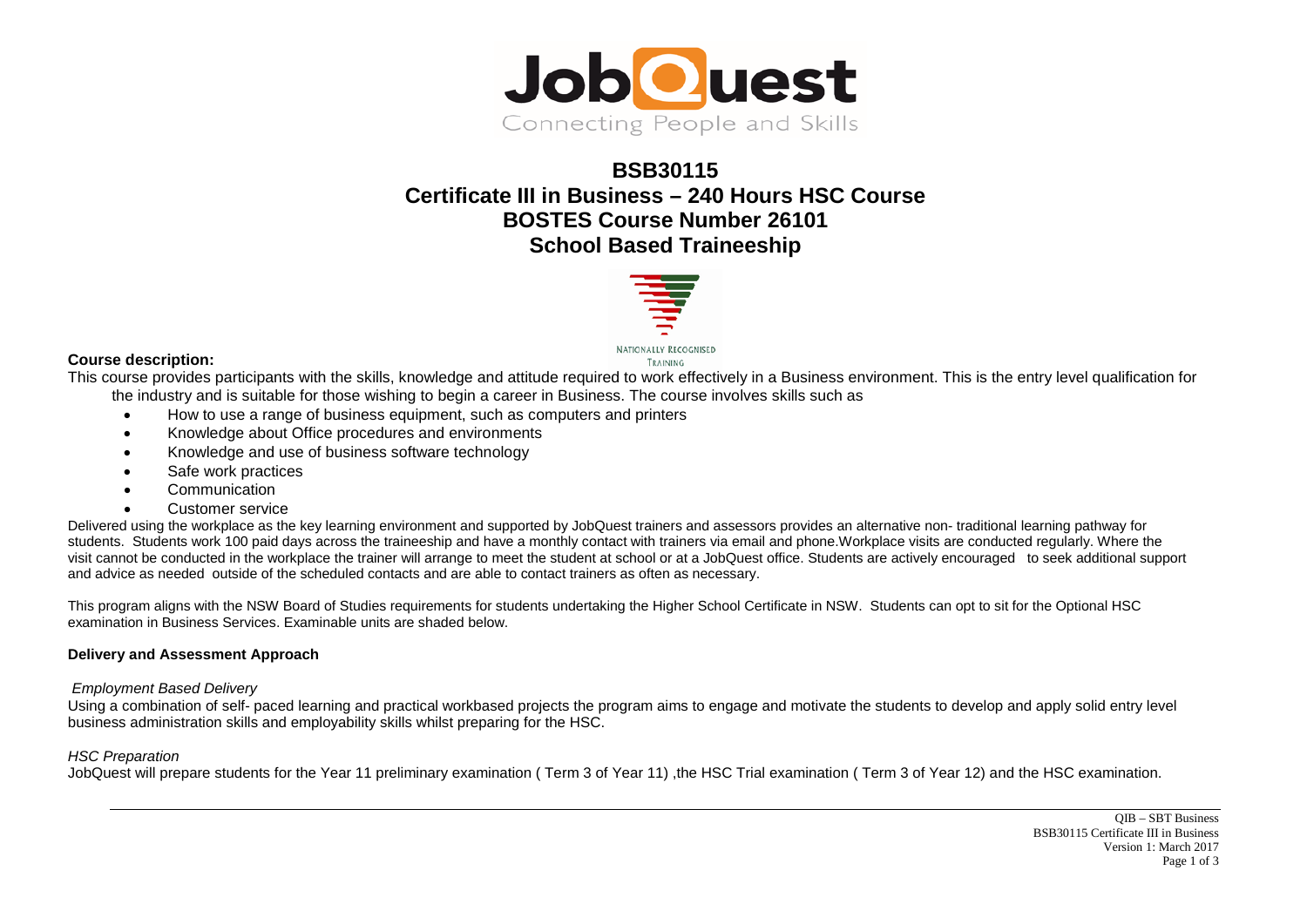Prelim and HSC Trial Examination papers will be supplied and marked by JobQuest. Students will also be required to undertake examination preparation activities which may include group study sessions, study guides, completion of past examination papers and post examination debrief sessions.

## *Competency Based Assessment*

Students will undertake workbased learning projects, produce project reports and participate in observation assessment and interviews as the basis of the competency assessment. Workplace supervisors will be consulted to confirm the student's skill development and application.

## *Reports*

JobQuest will ensure that results are reported to the NSW Board of Studies via the EBOS site. A progress report will be supplied once per term to parents, school and employer.

| Unit code | Unit title                                                      | Year of Study          | HSC indicative hours of credit | <b>Focus Area</b>                                          |
|-----------|-----------------------------------------------------------------|------------------------|--------------------------------|------------------------------------------------------------|
| BSBCUS301 | Deliver and monitor a service to customers                      | 11                     | 20                             | <b>Customer Service</b>                                    |
| BSBFIA301 | Maintain financial records                                      | 11                     | 25                             | <b>Financial Records</b>                                   |
| BSBINN201 | Contribute to workplace innovation                              | 11                     | 15                             | Innovation                                                 |
| BSBWHS302 | Apply knowledge of WHS legislation in the workplace             | 11                     | 15                             | Safety                                                     |
| BSBSUS401 | Implement and monitor environmentally sustainable workpractices | 11                     | 25                             | Sustainability                                             |
| BSBIND201 | Work effectively in a business environment                      | 11                     | 25                             | Working in the business services<br>industry and workplace |
| BSBINM301 | Organise workplace information                                  | 11                     | 20                             | Workplace information                                      |
|           | 7 Mandatory Examinable Units                                    | <b>SUB TOTAL HOURS</b> | 145                            |                                                            |
| BSBITU302 | Create electronic presentations                                 | 12                     | 15                             |                                                            |
| BSBITU303 | Design and produce text documents                               | 12                     | 25                             |                                                            |
| BSBITU304 | Produce spreadsheets                                            | 12                     | 20                             |                                                            |
| BSBITU306 | Design and produce business documents                           | 12                     | 25                             |                                                            |
| BSBITU307 | Develop keyboarding speed and accuracy                          | 11/12                  | 25                             |                                                            |
|           | <b>Additional Units</b>                                         | <b>SUB TOTAL HOURS</b> | 95                             | Completes 240 Hours                                        |
|           | Additional Unit to meet qualification requirements              |                        |                                |                                                            |
| BSBWRT301 | Write simple documents                                          | 12                     | 20                             | <b>Completes Qualification</b>                             |
|           |                                                                 |                        |                                |                                                            |